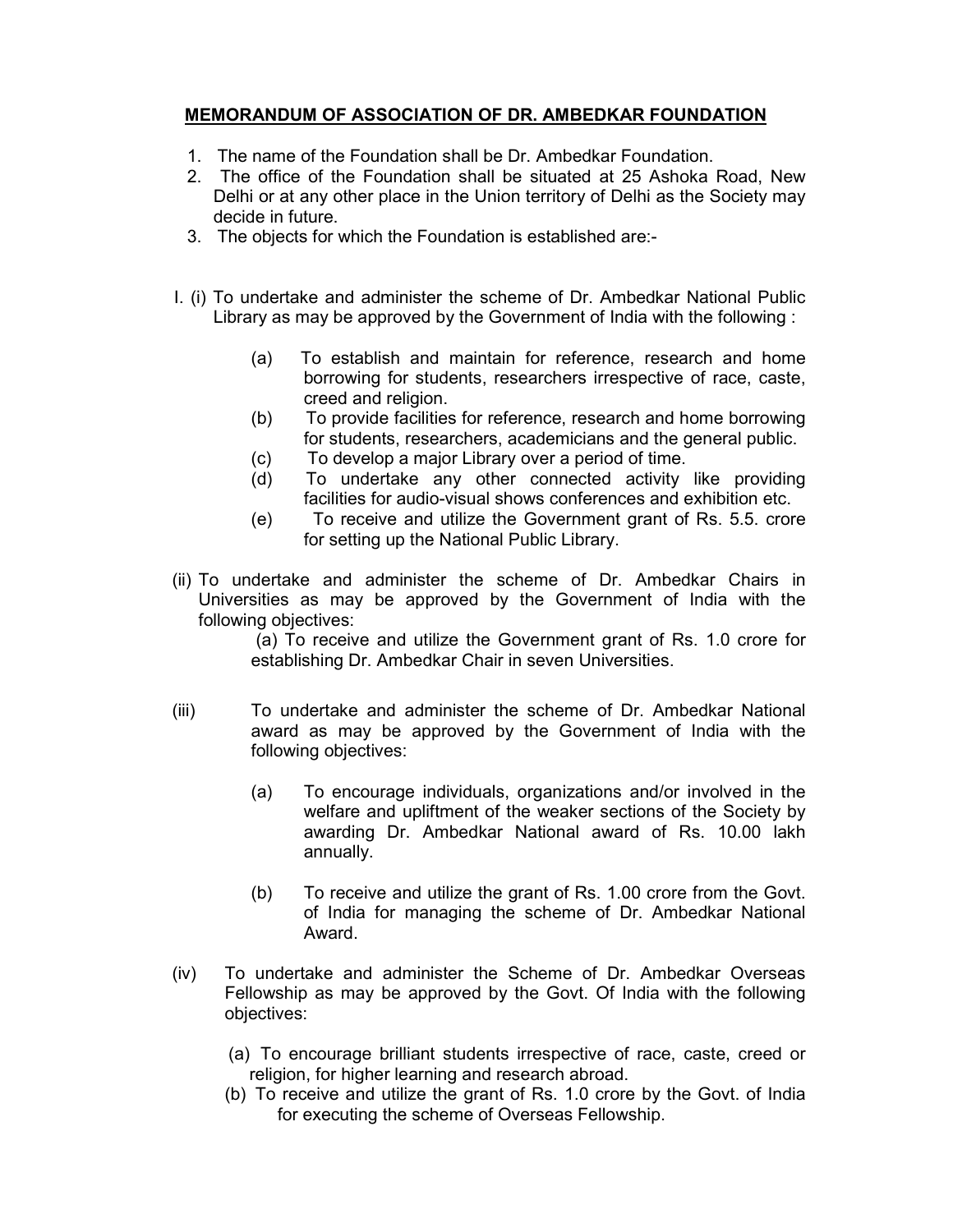- II. To establish and maintain a library of books, pamphlets, newspapers, periodicals, microfilms still photographs, motion pictures, sound recordings and other ,materials for serious study and research to all without distinction of class, caste, creed, occupation, sex or race.
- III. To promote the use and benefits of books inside or outside the premises of the library in ways, such as consultation, loans for home reading, reference services, displays and exhibitions, loans to educational and cultural groups and institutions and bibliographical services.
- IV. To publish sell and distribute books, papers, pamphlets and information in pursuance of the objects of the Foundation.
- V. To organize lectures, seminars, and symposia etc. on socio-economic issues.
- VI. To foster academic contacts within India as well as other countries through change of personnel and research materials.
- VII. To create, frame recruitment rules and fill up posts in accordance with the procedures as laid down in the Rules and Regulations of the Foundation.
- VIII. To obtain or accept grants, subscriptions, donations, gifts, bequests from Govt. Corporations, Trusts or any person for the purpose of the Foundation.
- IX. To borrow and raise money with the prior approval of the Central Govt. with or without security or on the security of any Mortgage Charge of Hypothecation or Pledge of all or any part of any immovable properties belonging to the Foundation or any other manner whatsoever for the purpose of the Foundation.
- X. To maintain a fund to which shall be credited:
	- (a) all money received by the Central Govt.
	- (b) all fees and other charges received by the Foundation
	- (c) all moneys received by the Foundation by way of grants, gifts donations, benefactions, bequests or transfers; and
	- (d) all money received by the Foundation in any other manner or from any other source
- XI. To deposit all money credited to the Fund in such Banks or to invest in such a manner as the Foundation may, with the approval of the Central Govt. decide.
- XII. To draw, make, accept, endorse and discount cheques, notes or other negotiable instruments and for this purpose, to sign, execute and deliver such assurances and deeds as may be necessary for the purposes of the Foundation.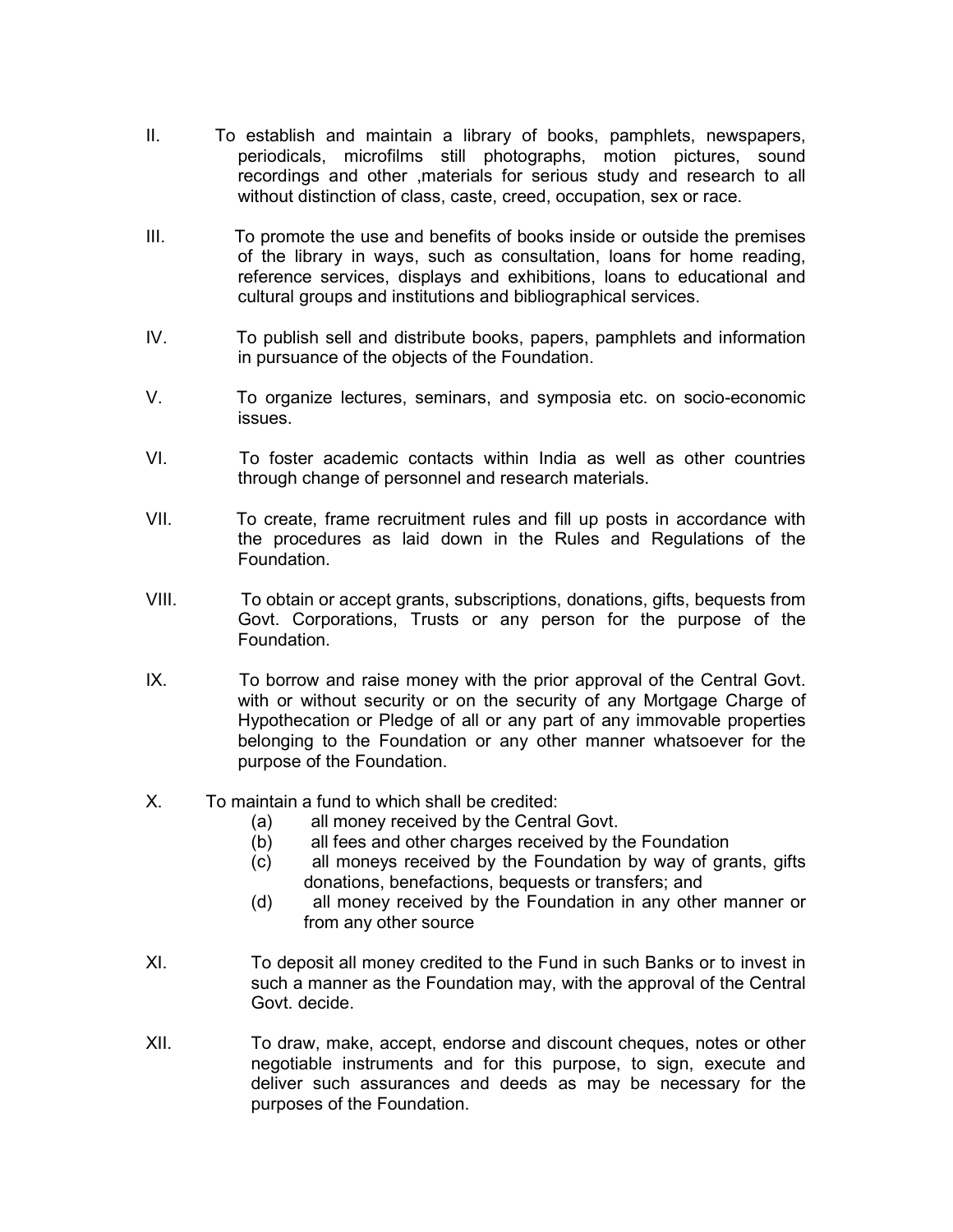- XIII. To pay out of the funds belonging to the Foundation or out of any particular part of such funds, the expenses incurred by the Foundation from time to time including all expenses incidental to the formation of the Foundation and management and administration of any of the foregoing objects including all rents, rates, taxes, outgoings and the salaries of the employees.
- XIV To acquire, hold and dispose of property in any manner whatsoever for the purposes of the Foundation, provided that the prior approval of Central Govt. is obtained in the case of acquisition or disposal of immovable property.
- XV To deal with any property belonging to or vested in the Foundation is such a manner as the Foundation may deem fir for advancing the functions of the Foundation.
- XVI To build, construct and maintain buildings and alter, extend, improve, repair, enlarge, or modify the same with light, water, drainage, furniture, fittings, instruments, apparatus and appliances and other things in keeping with the objects of the Foundation.
- XVII To construct or otherwise acquire, let out, repair, extend, alter enlarge, improve and use any land, parks and, any other immovable property belonging to or held by the Foundation in order to promote the objects of the Foundation.
- XVII To delegate any or all its powers to the Governing Body or any of the Committees or Sub-Committees constituted by it.
- XIX To do all such lawful acts and things whether incidental to the powers aforesaid or not, as may be requisite in order to further the objects of the Foundation as a center of study and research.
- XX To collaborate with Institutions engaged in similar activities in India and abroad with a view to further the aims and objects of the Foundation.
- XXI With the prior approval of the Central Govt. to make rules, regulations and byelaws for the conduct of the affairs of the Foundation and to add to, very or rescind the same from time to time.
- XXII To organize, undertake, conduct, encourage and promote study and research in the life and work of Dr. B.R Ambedkar and in the filed of development of Weaker Sections of Indian Society.
- XXIII To acquire, maintain and preserve the personal papers and other Historical materials pertaining to Baba Saheb Dr. B.R. Ambedkar and his life and work.